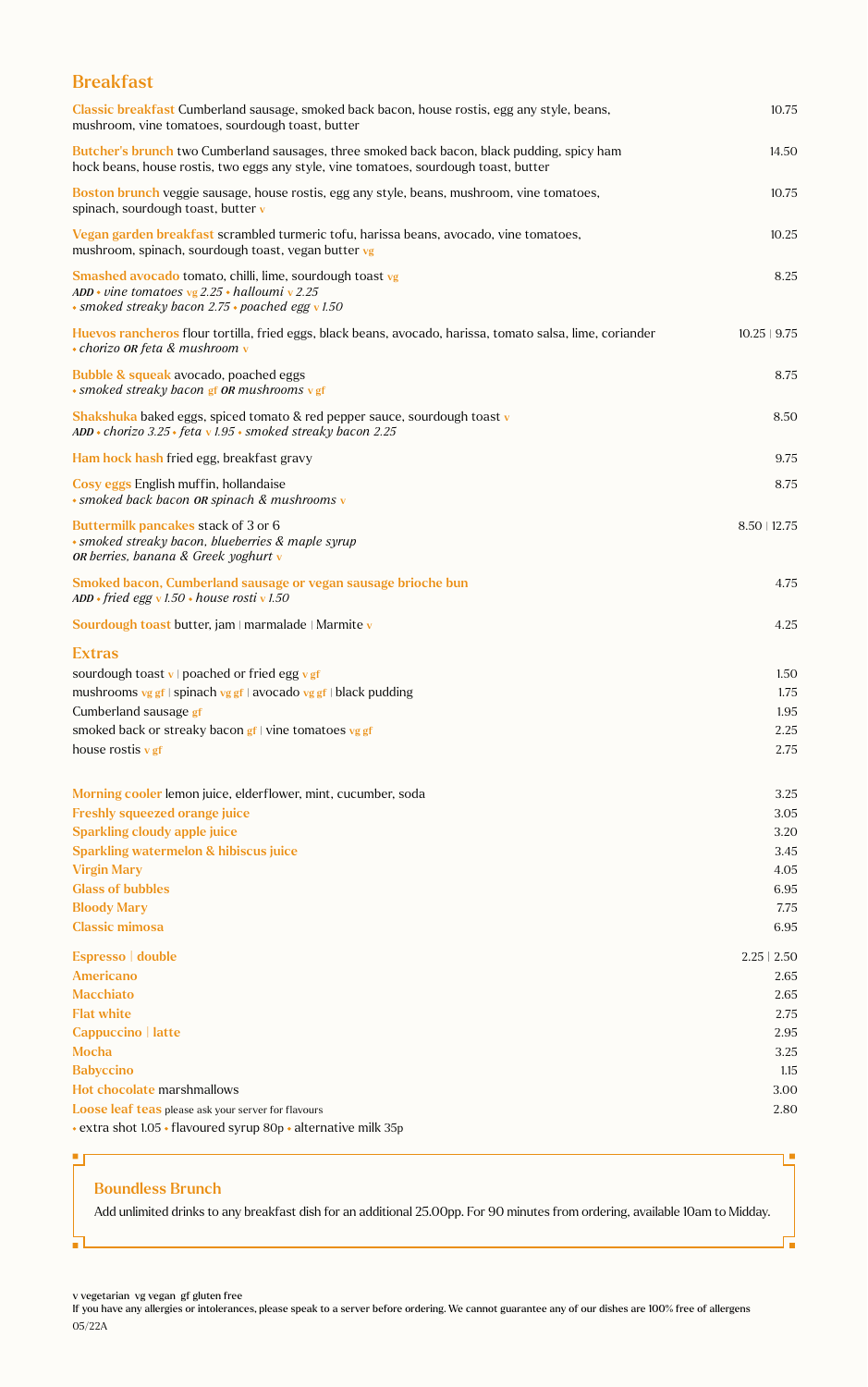# Gluten Free

## Breakfast

| GF Classic breakfast Cumberland sausage, smoked back bacon, house rostis, egg any style, beans,<br>mushroom, vine tomatoes, gf toast, butter                               | 10.75            |
|----------------------------------------------------------------------------------------------------------------------------------------------------------------------------|------------------|
| GF Butcher's brunch two Cumberland sausages, three smoked back bacon, spicy ham hock beans,<br>house rostis, mushroom, two eggs any style, vine tomatoes, gf toast, butter | 14.50            |
| GF Boston brunch veggie sausage, house rostis, egg any style, beans, mushroom, vine tomatoes,<br>spinach, gf toast, butter v                                               | 10.75            |
| GF Vegan fry-up vegan sausage, hash browns, beans, mushroom, vine tomatoes, spinach,<br>gf toast, vegan butter vg                                                          | 9.50             |
| GF Vegan garden breakfast scrambled turmeric tofu, harissa beans, avocado, mushroom,<br>vine tomatoes, spinach, gf toast, vegan butter vg                                  | 10.25            |
| GF Smashed avocado tomato, chilli, lime, gf toast vg<br>ADD • vine tomatoes vg gf 2.25 • halloumi v gf 2.25<br>• smoked streaky bacon gf 2.75 • poached egg v gf 1.50      | 8.25             |
| GF Bubble & squeak avocado, poached eggs<br>• smoked streaky bacon OR mushrooms v                                                                                          | 8.75             |
| GF Shakshuka baked eggs, spiced tomato & red pepper sauce, gf toast v<br>ADD • chorizo gf 3.25 • feta v gf 1.95 • smoked streaky bacon gf 2.25                             | 8.50             |
| GF Cosy eggs muffin, hollandaise<br>* smoked back bacon OR spinach & mushrooms v                                                                                           | 8.75             |
| GF Smoked bacon or GF Cumberland sausage bun<br>$ADD * friend egg \vee gf 1.50 * house rosti \vee gf 1.50$                                                                 | 4.75             |
| GF Toast butter, jam   marmalade v                                                                                                                                         | 4.25             |
| <b>Extras</b>                                                                                                                                                              |                  |
| gf toast v gf   poached or fried egg v gf                                                                                                                                  | 1.50             |
| mushrooms vg gf   spinach vg gf   avocado vg gf                                                                                                                            | 1.75             |
| Cumberland sausage gf                                                                                                                                                      | 1.95             |
| smoked back or streaky bacon gf   vine tomatoes vg gf                                                                                                                      | 2.25             |
| house rostis $v$ gf                                                                                                                                                        | 2.75             |
| Morning cooler lemon juice, elderflower, mint, cucumber, soda                                                                                                              | 3.25             |
| <b>Freshly squeezed orange juice</b>                                                                                                                                       | 3.05             |
| <b>Sparkling cloudy apple juice</b>                                                                                                                                        | 3.20             |
| <b>Sparkling watermelon &amp; hibiscus juice</b>                                                                                                                           | 3.45             |
| <b>Glass of bubbles</b>                                                                                                                                                    | 6.95             |
| <b>Classic mimosa</b>                                                                                                                                                      | 6.95             |
| Espresso   double                                                                                                                                                          | $2.25 \mid 2.50$ |
| <b>Americano</b>                                                                                                                                                           | 2.65             |
| <b>Macchiato</b>                                                                                                                                                           | 2.65             |
| <b>Flat white</b>                                                                                                                                                          | 2.75             |
| Cappuccino   latte                                                                                                                                                         | 2.95             |
| <b>Mocha</b>                                                                                                                                                               | 3.25             |
| <b>Babyccino</b>                                                                                                                                                           | 1.15             |
| Hot chocolate marshmallows                                                                                                                                                 | 3.00             |
| Loose leaf teas please ask your server for flavours                                                                                                                        | 2.80             |
| • extra shot 1.05 • flavoured syrup 80p • alternative milk 35p                                                                                                             |                  |

#### Boundless Brunch

 $\blacksquare$ 

 $\blacksquare$ 

Add unlimited drinks to any breakfast dish for an additional 25.00pp. For 90 minutes from ordering, available 10am to Midday.

I.

Γ,

v vegetarian vg vegan gf gluten free

If you have any allergies or intolerances, please speak to a server before ordering. We cannot guarantee any of our dishes are 100% free of allergens 05/22A